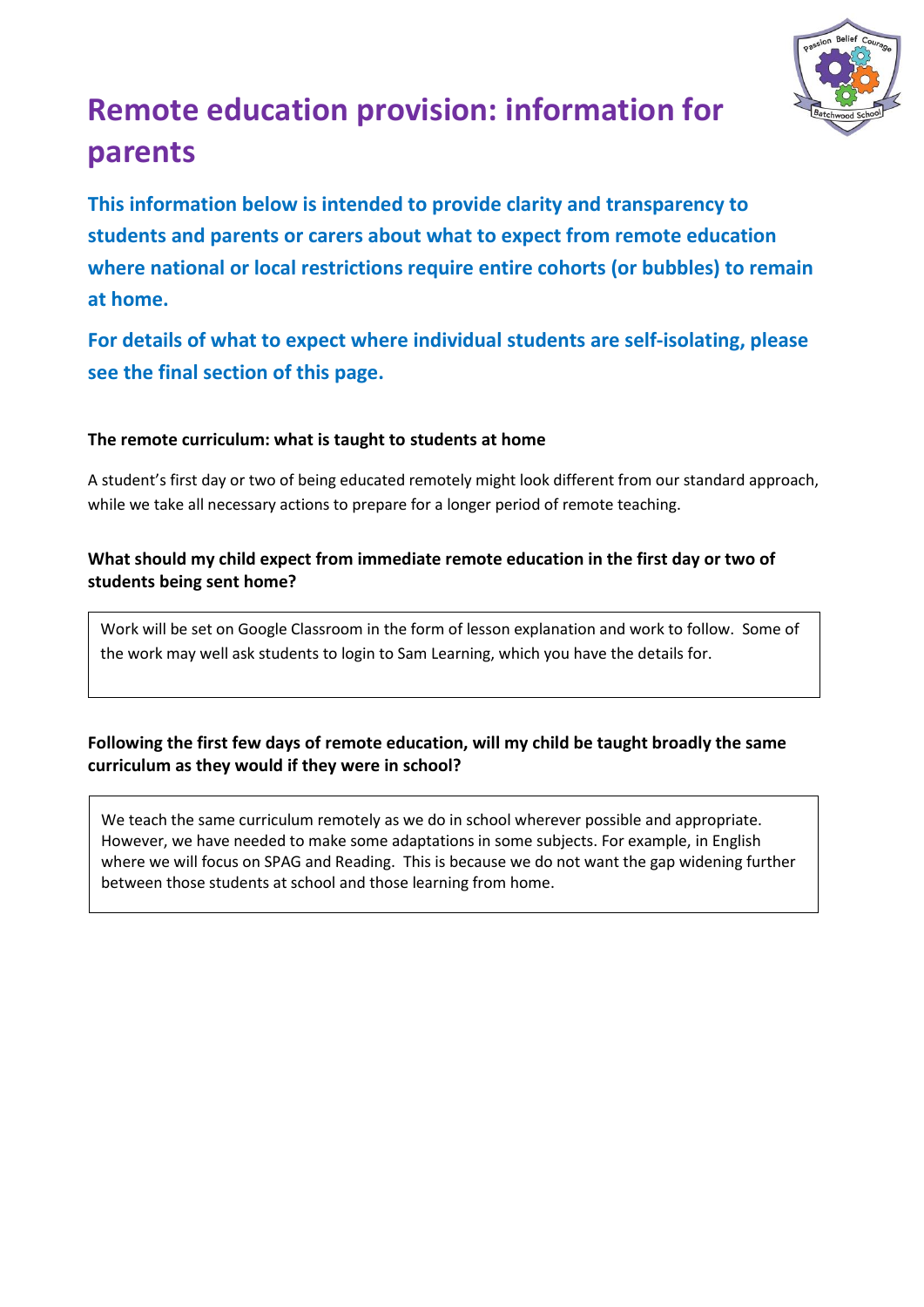## **Remote teaching and study time each day**

#### **How long can I expect work set by the school to take my child each day?**

We expect that remote education (including remote teaching and independent work) will take students broadly the following number of hours each day:

| Year 7: 3-4 hours  |
|--------------------|
| Year 8: 3-4 hours  |
| Year 9: 3-4 hours  |
| Year 10: 4-5 hours |
| Year 11: 4-5 hours |
|                    |

## **Accessing remote education**

#### **How will my child access any online remote education you are providing?**

At Batchwood we are going to be using Google Classrooms so that we can continue, as well as supplement, the teaching of our curriculum, during times of distant learning, as well as the setting of home learning.

Teachers will be uploading videos of lessons as well as work for students to be able to access the full curriculum from home. All work can be found in your son/daughters class group, when you sign into Google Classrooms.

For GCSE students, all options are available in the class folder and they will need to select their chosen options.

To access Google Classroom please follow the link below:

[https://classroom.google.com](https://classroom.google.com/)

You must sign in to Google to be able to access our specific classrooms. You have all your son/daughters login details, e.g. name@batchwoodschool.com

#### **If my child does not have digital or online access at home, how will you support them to access remote education?**

We recognise that some students may not have suitable online access at home. We take the following approaches to support those students to access remote education: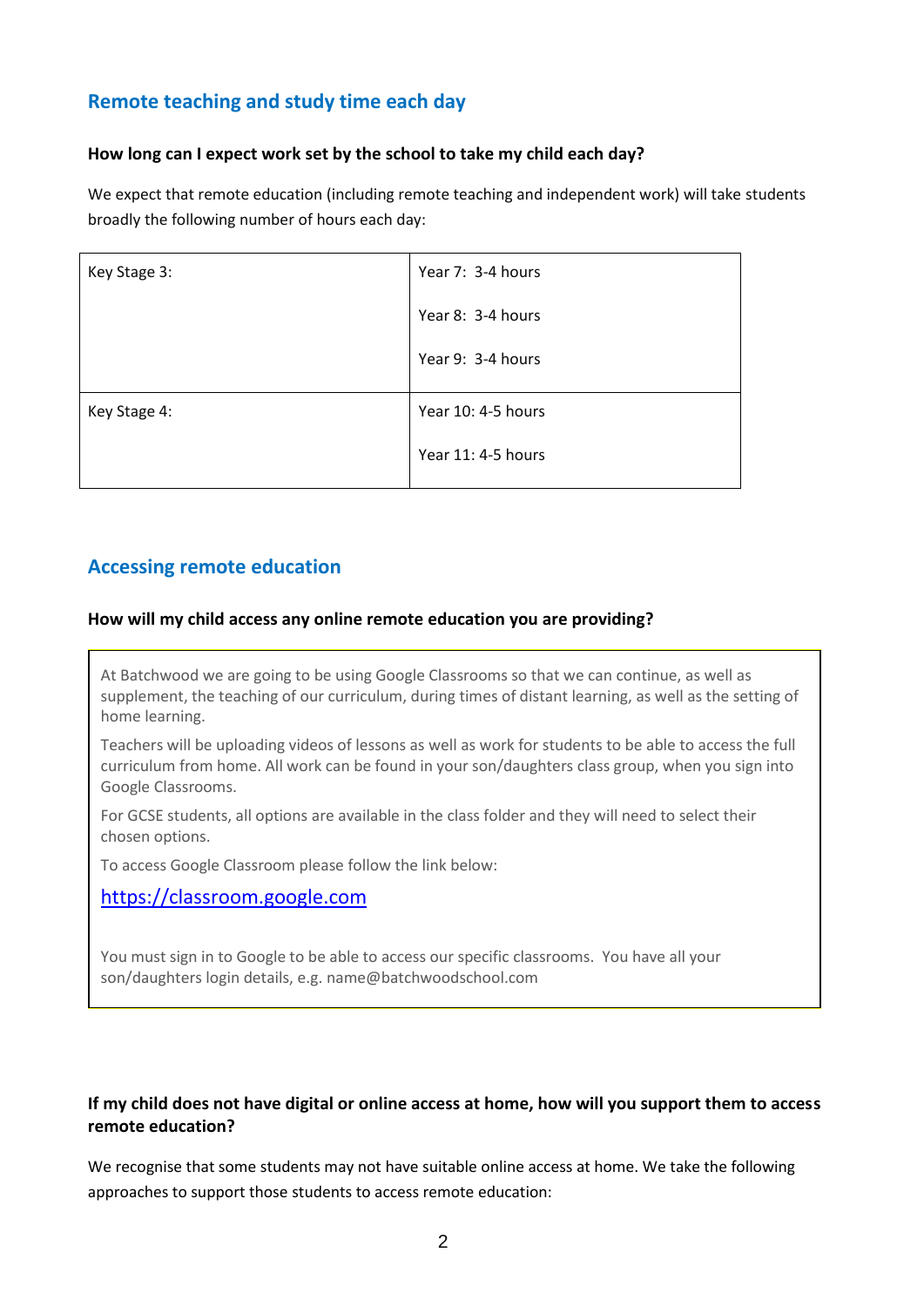- You will already have received either a laptop supplied by the DfE or a Chrome Book supplied by Batchwood School. To date we have provided 68% of the student population with a device. We aim to supply 100% of the student population with a device by September 2021
- If you believe your son/daughter requires a device because your devices at home are not working/being used, please contact the school. We will deliver a device to your home
- If you do not have wifi access at home, again, please contact the school as wifi dongles are available to provide to families who need this
- It is acknowledged that not all students like digital learning, and instead would prefer to work on hard copies. Please let us know if this applies to you and we will ensure work is posted home with a SAE to return to school for marking and feedback

#### **How will my child be taught remotely?**

We use a combination of the following approaches to teach students remotely:

- live teaching (online lessons)
- recorded teaching (e.g. Oak National Academy lessons, video/audio recordings made by teachers)
- printed paper packs produced by teachers (e.g. workbooks, worksheets), textbooks and reading books students have at home
- commercially available websites supporting the teaching of specific subjects or areas, including video clips or sequences including; SAM learning, MyMaths, as well as Google Classroom
- long-term project work and/or internet research activities (as per the schools full opening guidance, schools are expected to avoid an over-reliance on these approaches)

# **Engagement and feedback**

#### **What are your expectations for my child's engagement and the support that we as parents and carers should provide at home?**

- It is really useful as parents/carers if you could set up a regular routine at home in order to support your child's education
- Support your son/daughter in engaging in the work set on Google Classroom. Sit with them to ensure they understand the task set, talk it through if necessary, give example as appropriate
- Be patient!
- Ensure the devices are used safely. All devices are monitored by school for appropriate usage and any inappropriate sites visited will be 'flagged up', as well as naming the device used!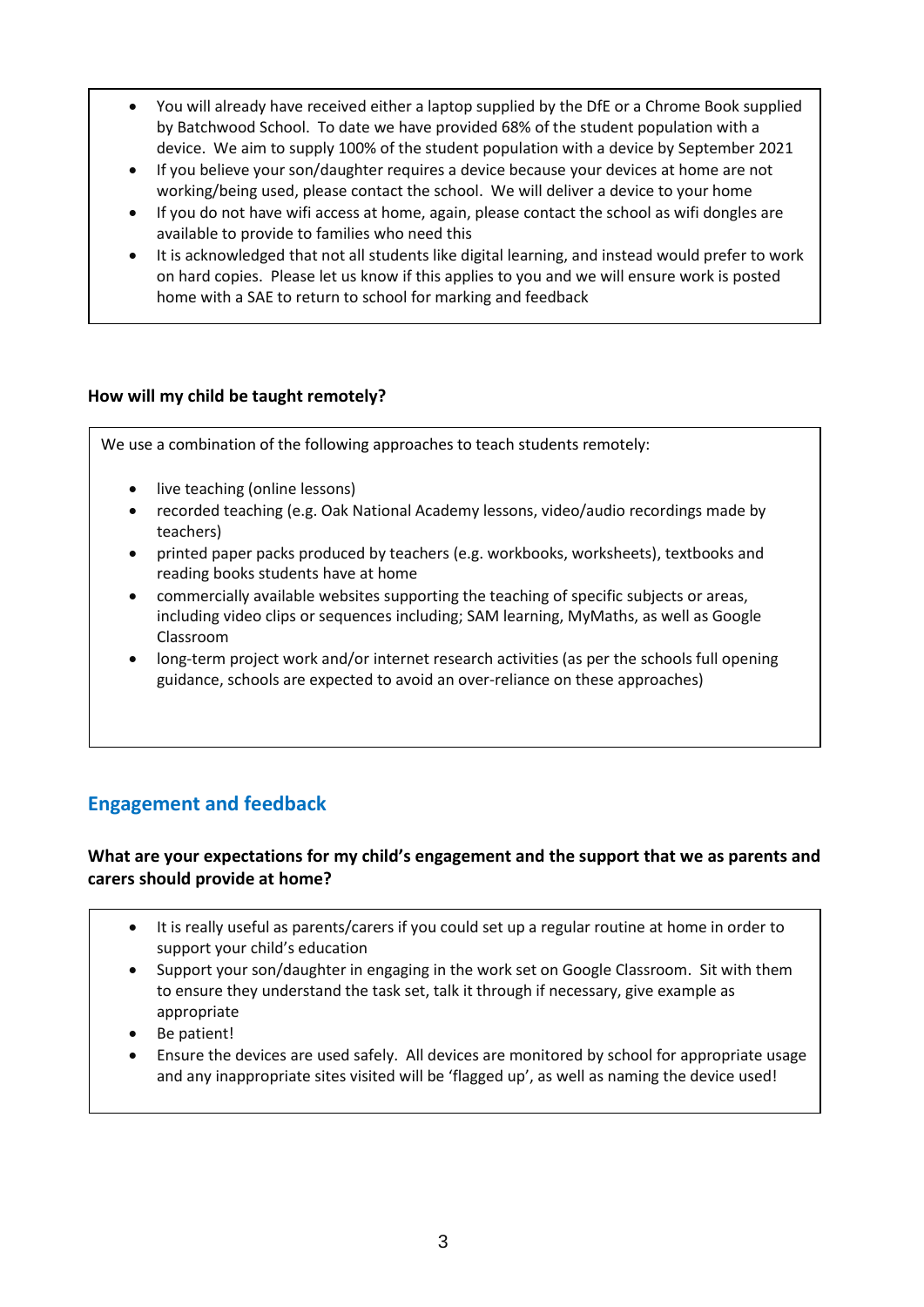#### **How will you check whether my child is engaging with their work and how will I be informed if there are concerns?**

- Teachers will monitor the work handed in by the students (called Turn in) and provide feedback to the students individually when the deadline date has passed
- Work will be checked each day via the Google Classroom platform
- Any concerns will be communicated by the teacher to yourself as soon as is possible

#### **How will you assess my child's work and progress?**

Feedback can take many forms and may not always mean extensive written comments for individual children. For example, whole-class feedback or quizzes marked automatically via digital platforms are also valid and effective methods, amongst many others. Our approach to feeding back on student work is as follows:

- All work will receive teacher feedback
- Most work will receive teacher written comments (formative assessment)
- When appropriate, work at KS4 will be Graded (summative assessment) accompanied by detailed feedback

## **Additional support for students with particular needs**

### **How will you work with me to help my child who needs additional support from adults at home to access remote education?**

We recognise that many of our students at Batchwood School may not be able to access remote education without support from adults at home. We acknowledge the difficulties this may place on families, and we will work with parents and carers to support those students in the following ways:

- Regular phone calls home by the form tutor to ascertain how your son/daughter is coping generally, as well as academically
- Offering 1:1 support on accessing the online learning platform via phone call or by Zoom
- Visit home for face to face meeting on the doorstep
- In any way that helps YOU as a family